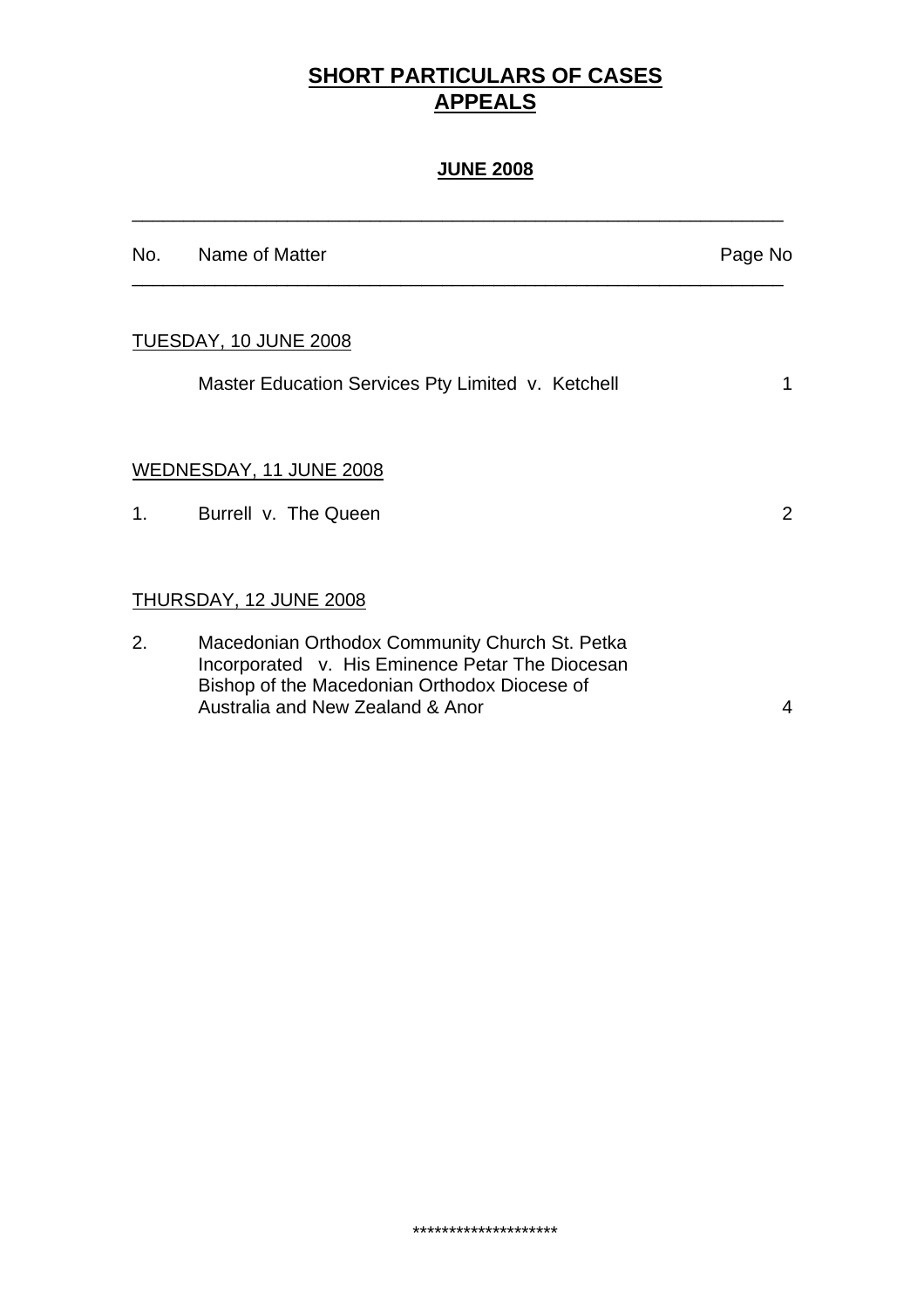### **MASTER EDUCATION SERVICES PTY LIMITED v KETCHELL (S139/2008)**

Court appealed from: New South Wales Court of Appeal

Date of judgment: 19 July 2007

Date of grant of special leave: 8 February 2008

The Franchising Code of Conduct ("the Code") prescribed by Clause 3 of the *Trade Practices (Industry Codes - Franchising) Regulations* 1998 (Cth) ("the Regulations") imposes a number of duties on a franchisor and franchisee. Clause 10 requires the franchisor to provide a copy of the disclosure document (created within the requirements of the Code) and a copy of the Code to the franchisee prior to entry into a Franchise Agreement. Clause 11 provides that the franchisor must not enter into a Franchise Agreement without receiving from the franchisee a written statement stating that they have read, and have had a reasonable opportunity to understand, both the disclosure document and the Code.

A Franchise Agreement was executed on 11 February 2000 between the Appellant franchisor and the Respondent franchisee. The Appellant franchisor subsequently sued the Respondent franchisee in the Local Court for money due to it under that agreement.

The Supreme Court found that the Appellant franchisor did not comply with Clause 11(1) of the Code. Associate Justice Malpass held that, although this breach was tantamount to a finding of a contravention of section 51AD of the *Trade Practices Act* 1974 (Cth) ("TPA"), it did not render the receipt of the non-refundable payment illegal.

On appeal it was not disputed that the Appellant franchisor had failed to comply with Clause 11 of the Code. The issue was whether a contravention of Clause 11(1)(a) and a resulting contravention of Clause 11(1)(c) rendered the contract unenforceable for statutory illegality.

On 19 July 2007 the Court of Appeal (Mason P, Basten JA & Handley AJA) allowed the Respondent franchisee's appeal. Their Honours held that if the legislature prohibits the making of a contract, then the making of a contract does not give rise to an enforceable right or obligation. They further found that section 51AD of the TPA, when read with Clause 11, directly prohibited the contract in question and the recovery of the monies claimed.

The grounds of appeal include:

- The New South Wales Court of Appeal erred in holding that a contract entered into in breach of clause 11(1)(a) of the Code as prescribed by the Regulations and, consequently, a breach of section 51AD of the TPA is rendered illegal and unenforcable by the application of the common law doctrine of illegality.
- The New South Wales Court of Appeal ought to have held that a failure to comply with clause 11(1)(a) of the Code, being a breach of section 51AD of the TPA, gives rise to an entitlement to make application for relief pursuant to Part IV of the TPA, but does not result in the illegality and unenforcablility of a contract entered into in breach of such provisions of the Code and the TPA.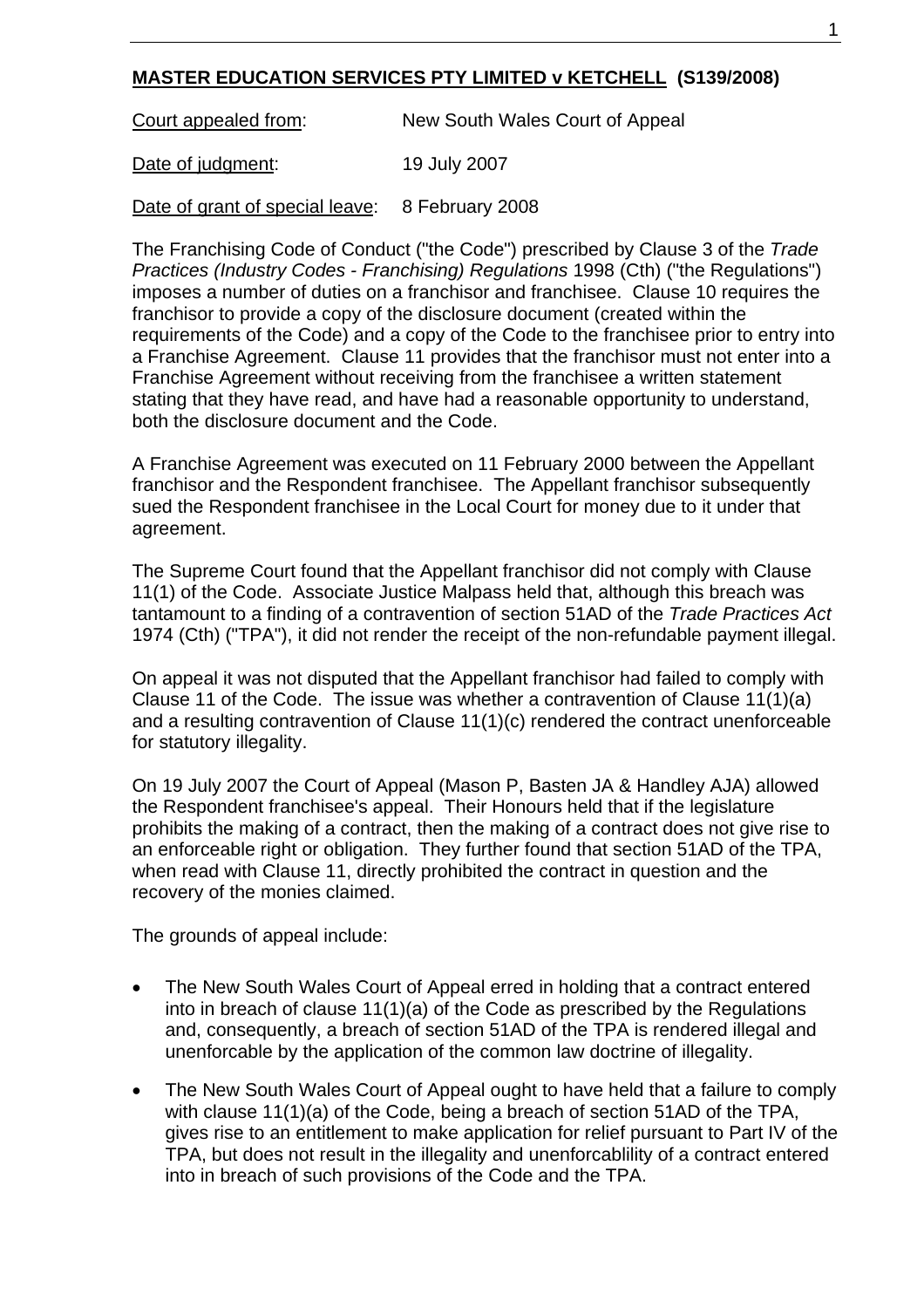#### **BURRELL v THE QUEEN (S141/2008 & S142/2008** and **S327/2007 & S328/2007)**

Court appealed from: New South Wales Court of Criminal Appeal

Date of judgment: 16 March 2007 and 23 March 2007

Date of grant of special leave/ referral to the Full Court: 7 March 2008

The appellant was charged with detaining Mrs Kerry Whelan for advantage and of murdering her on or about 6 May 1997.

The Crown presented a circumstantial case against the appellant. The main pieces of evidence related to:

(i) A Pajero of the kind owned by the appellant being caught on security footage departing an area outside the Park Royal Hotel shortly after Mrs Whelan's image was captured leaving the hotel car park;

(ii) The discovery by police of two "dot point " notes during a search of the appellant's home (suggestive of a kidnapping plan); and

(iii) The appellant making a telephone call from outside the Empire Hotel in Goulburn on 23 May 1997 to Mr Whelan's workplace, displaying a knowledge of the contents of a ransom note previously sent to Mr Whelan demanding the payment of \$US 1 million and giving instructions about an advertisement that was to be placed in the Daily Telegraph when the money was ready for collection.

Additional circumstantial evidence was presented, including: evidence relating to the appellant's financial situation; his recent and apparently inexplicable re-entry into the lives of the Whelans; an unexpected telephone call to Mr Whelan on 7 April 1997; and his visit to the Whelan property where the appellant spoke privately to Mrs Whelan on 16 April 1997.

On 6 June 2006 the jury returned verdicts of guilty on both counts. The appellant was sentenced to life imprisonment for the offence of murder. (For the offence of detaining for advantage the appellant was sentenced to a term of imprisonment of 16 years.)

The appellant appealed against his conviction. His appeal was dismissed by the Court of Criminal Appeal (McClellan CJ at CL, Sully and James JJ) on 16 March 2007. McClellan CJ at CL gave the judgment of the Court. Inter alia, the appellant argued that the jury should have been directed that there were three "indispensable intermediate facts" (i - iii above) which had to be proved beyond reasonable doubt in order to convict.

The Court dismissed this ground of appeal holding that although the Crown had submitted that there were three bodies of evidence of significant probative force, the Crown case was not confined to that evidence and the jury were directed that they were not restricted to any piece of evidence and could take into account every piece of evidence capable of bearing upon their decision.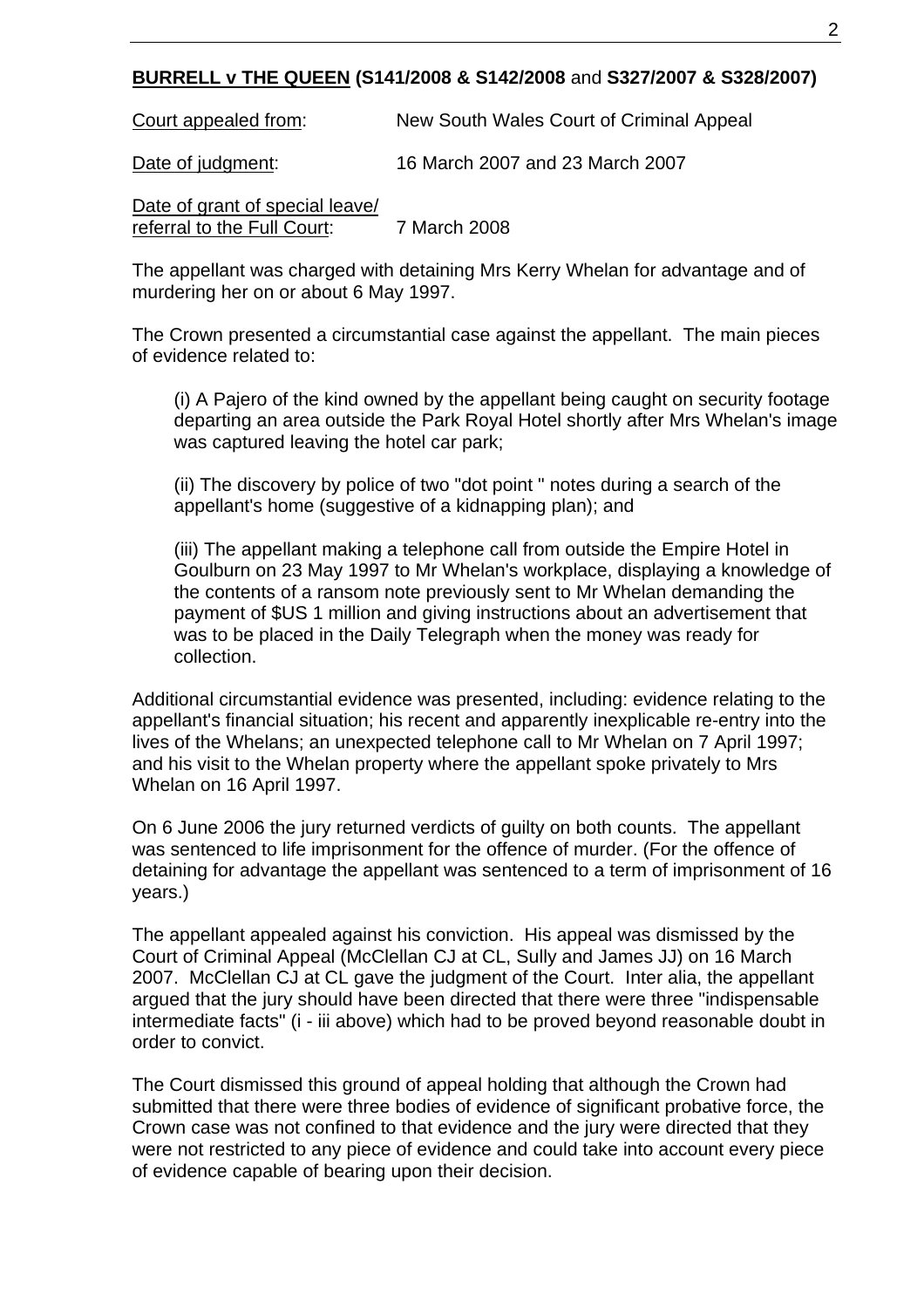After receipt of the judgment the Crown sought a re-opening of the proceedings on the appeal on the basis that the judgment referred to matters not in evidence at the appellant's trial. The appellant submitted that because the orders were perfected the Court had no jurisdiction to re-open the proceedings. McClellan CJ at CL who gave the judgment of the Court held that as the appeal had not been determined in relation to the relevant evidence, it had not been determined on its merits, therefore the Court could re-open the proceedings. The appellant further argued that the Court as then constituted should excuse itself from hearing the matter and refer it to a differently constituted bench. The basis for this submission was that there would be a reasonable apprehension of bias on the ground that the Court's further consideration of the matter might be tainted by its prior consideration of the material not in evidence. There was no allegation by the appellant of actual bias. The Court found that there was no impediment to it considering whether the Court had jurisdiction to re-open the appeal and then re-considering the appeal upon the facts correctly identified. The order of the Court dismissing the appeal was confirmed. The Court comprised the same members who constituted the Court in its initial hearing of the matter.

The grounds of appeal are:

#### **S141/2008**

• The Court of Criminal Appeal erred in not deciding the appeal exclusively upon the evidence on the record of the trial and in taking into account prejudicial matters not the subject of any evidence.

#### **S142/2008**

- The Court of Criminal Appeal erred in finding that it had jurisdiction to re-open the appeal it having delivered judgment on 16 March 2007 and the orders the subject of the judgment having been perfected on 16 March 2007
- In the alternative the Court of Criminal Appeal erred in failing to disqualify itself for apprehended bias and refer the application to re-open the appeal to another bench of the Court differently constituted.

The grounds referred to the Full Court include:

#### **S327/2007 & S328/2007**

- The Court of Criminal Appeal erred in not finding the trial judge was in error in failing to direct the jury there were three indispensable intermediate facts (*Shepherd v the Queen* (!990) 170 CLR 573) which the jury would have to find beyond reasonable doubt before being able to convict the appellant, being:
	- Kerry Whelan left the front of the Parkroyal Hotel by way of the Pajero 4WD seen in camera 7 at 9.38 45/46 on 6 May 1997;
	- The terms of the two dot point notes had the meanings ascribed to them by the Crown theory; and
	- The accused was in the phone booth outside the Empire Hotel in Goulburn at the time the subject call was made to Crown Equipment at 9.21am on 23 May 1997.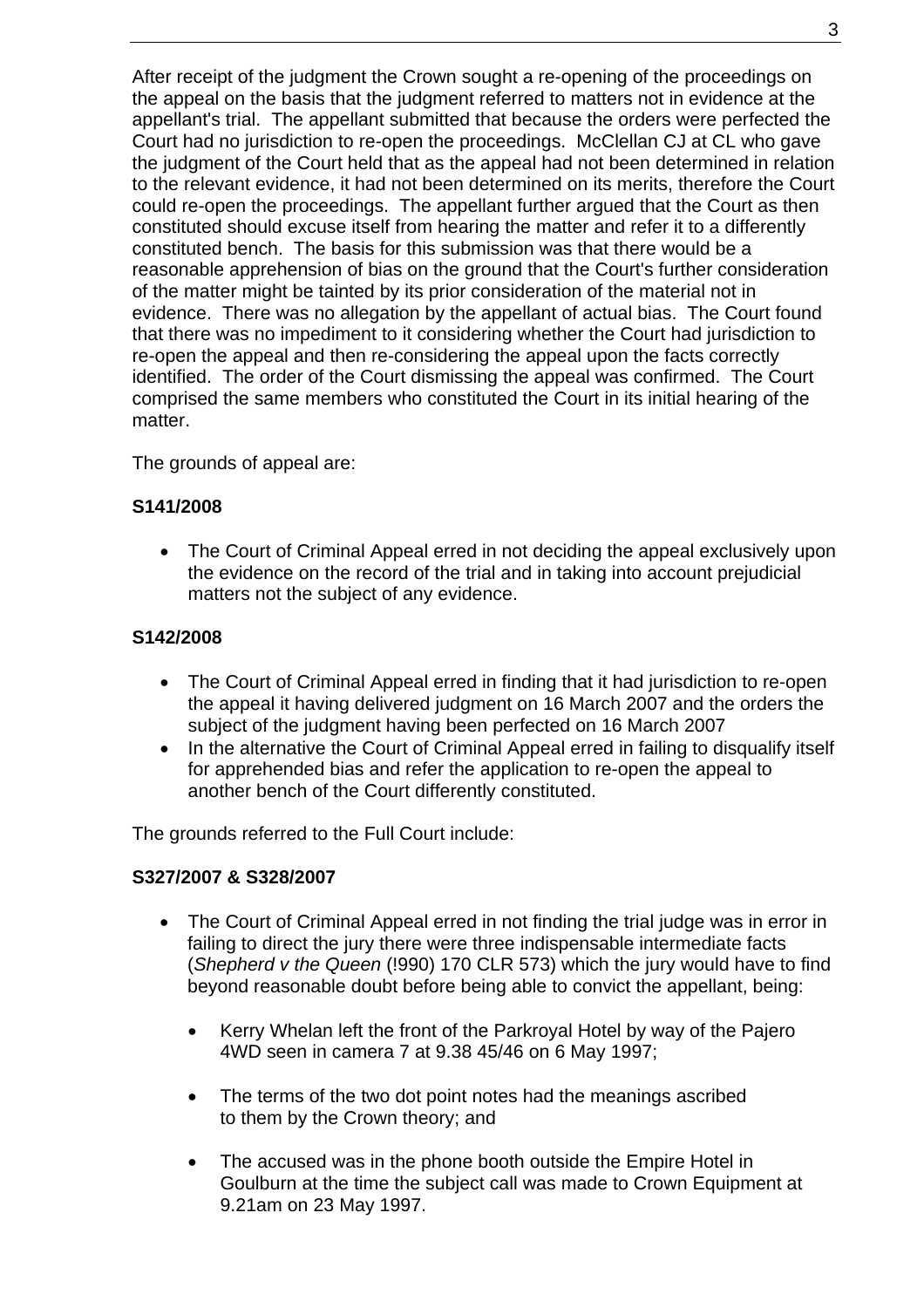#### **MACEDONIAN ORTHODOX COMMUNITY CHURCH ST PETKA INCORPORATED v HIS EMINENCE PETAR, THE DIOCESAN BISHOP OF THE MACEDONIAN ORTHODOX DIOCESE OF AUSTRALIA AND NEW ZEALAND & ANOR (S107/2008)**

| Court appealed from: | New South Wales Court of Appeal |
|----------------------|---------------------------------|
| Dates of judgment:   | 27 March 2007 & 23 October 2007 |

Date of grant of special leave: 7 March 2008

In 1996 the First Respondent appointed the Second Respondent as the parish priest in Rockdale. In July 1997 the Appellant, which has held all of the property associated with that parish since 1992, dismissed the Second Respondent. The Respondents claimed that the Appellant also excluded them from church affairs and they commenced proceedings to rectify this. The main proceedings (which are not before this Court) concern whether the Appellant used church property for church purposes. They also concern whether the Appellant should be removed as the trustee. This gave rise to the consequential issues of whether the church's property was held on trust, and the terms of any such trust.

Following a number of separate hearings regarding ancillary issues, the Appellant sought judicial advice from Justice Palmer concerning the management of trust property and the interpretation of the trust instrument. This advice was sought pursuant to section 63(1) of the *Trustee Act* 1925 (NSW) ("the Act"). Justice Palmer gave such advice and directed that the Appellant was justified in defending the main proceedings. His Honour also held that the Appellant could use such funds as might be realised by the disposal or encumbering of property known as the "Schedule A real estate" for the purposes of paying its legal costs. Those directions could however be revoked by the trial judge in the main proceedings. The Respondents duly appealed.

The Court of Appeal (Giles, Hodgson and Ipp JJA) allowed the Respondents' appeal. Their Honours held that despite Justice Palmer's power to give the advice in question, he erred in exercising his discretion to do so. The Court also ordered that the Appellant pay the Respondents' costs of the appeal.

The grounds of appeal include:

The Court below failed to apply the text of section 63(1) of the Act but applied, instead, a glossary of "propositions" held to have been derived from cases in which jurisdiction under the section had been exercised.

On 4 April 2008 the Respondents filed a notice of contention, the grounds of which include:

In addition to those errors identified by the Court of Appeal, the primary judge erred in making an order that the orders made by him in favour of the Appellant might be revoked by the judge hearing the main proceedings ("the revocation order), and then relying upon the making of the revocation order as a factor in favour of acceding to the Appellant's application, in that, in the circumstances of the case, the right of the Respondents to seek revocation purportedly conferred by the revocation order would be illusory or practically so.